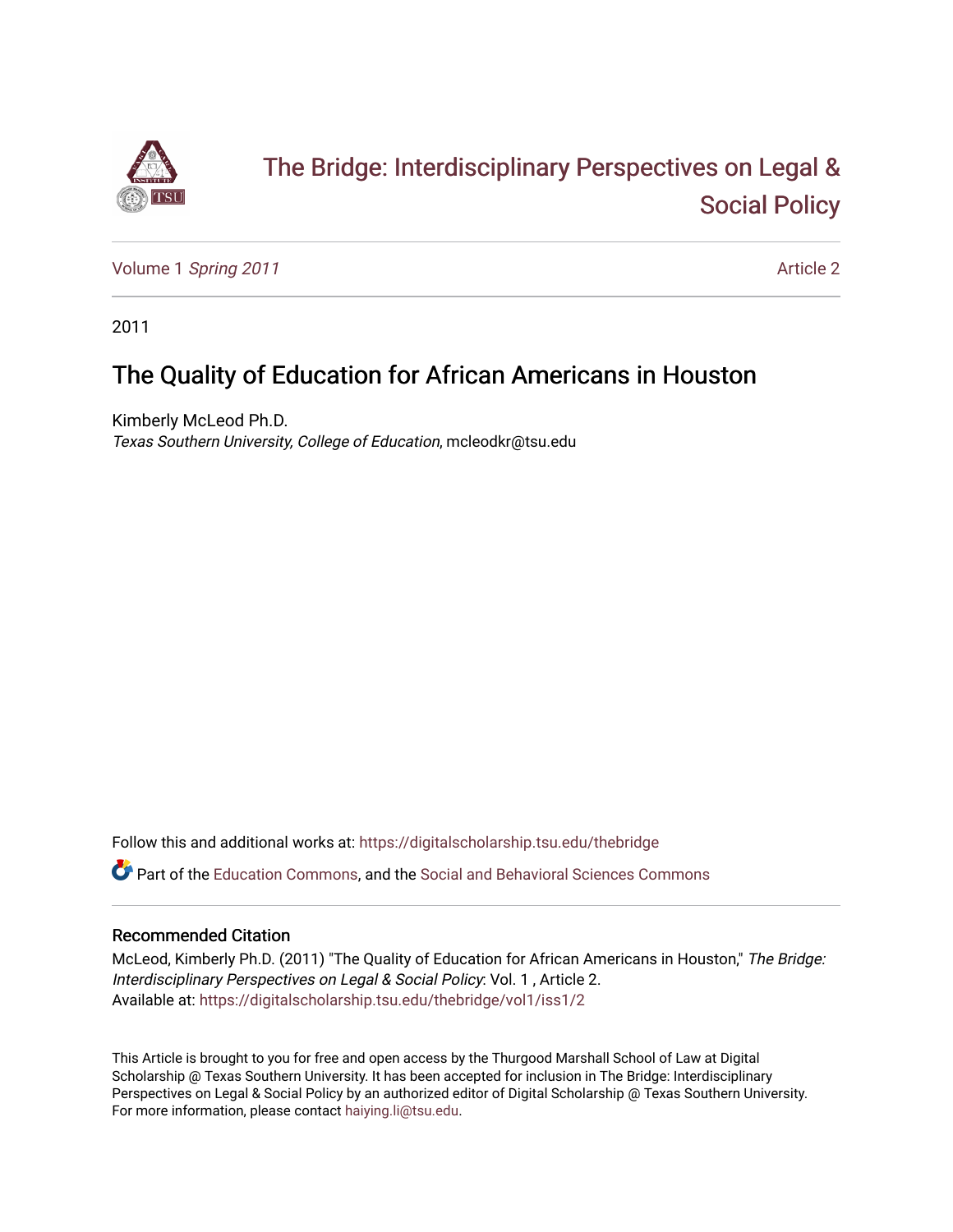# **The Quality of Education for African Americans in Houston**

#### *Dr. Kimberly McLeod*

No one can go back and start a new beginning, but anyone can start today and make a new ending. The experience of African Americans in public education has historically been a fight to advance education as a civil right. It has been a constant pursuit of financial equity as well as equitable student achievement results on standardized examinations. Although slavery and racial oppression were responsible for the astronomical gap in the Black-White literacy rate in the 1800's, African Americans continued to struggle to close the major achievement gap well beyond slavery. What has changed in the past 10 years for African Americans in public education for Texas?

In 2008-2009, African-Americans in the State of Texas represented 14.1% percent of the total school population and in 1998-1999 they were 14.4 % percent of the population. Although there has not been a huge statistical difference in the African American student population from 10 years ago, there have been many other significant changes. One change is in the number of African Americans that are represented in special education. African Americans represented 15.5% of the special education population in 1998-1999 and in 2008-2009 they represented 18.0%. Nationally, African American students are 2.7 times more likely of being identified as having an Emotional & Behavioral Disorder (EBD) than other students. The overrepresentation of African Americans in special education, whereas traumatic, has been consistent for decades, across the country. Although an increase of African Americans identified as having a special need is disturbing in and of itself, what is most disconcerting is that in 10 years, the statistics -as they have been for years before- may remain unchanged, or grow worse for this demographic population (Texas Education Agency (TEA), 2009).

What this trend communicates, whether it represents the heart and purpose of education or not; is that referring, identifying and over-identifying African Americans for special education is an acceptable alternative practice with a tradition and predictable pattern of consistency. Although nothing can be done to change the past situations, how can a new outcome for African American education be created?

In 2008-2009 African American third grade test scores (reading, math) were the lowest performing demographic falling behind all ethnic categories. African American scores were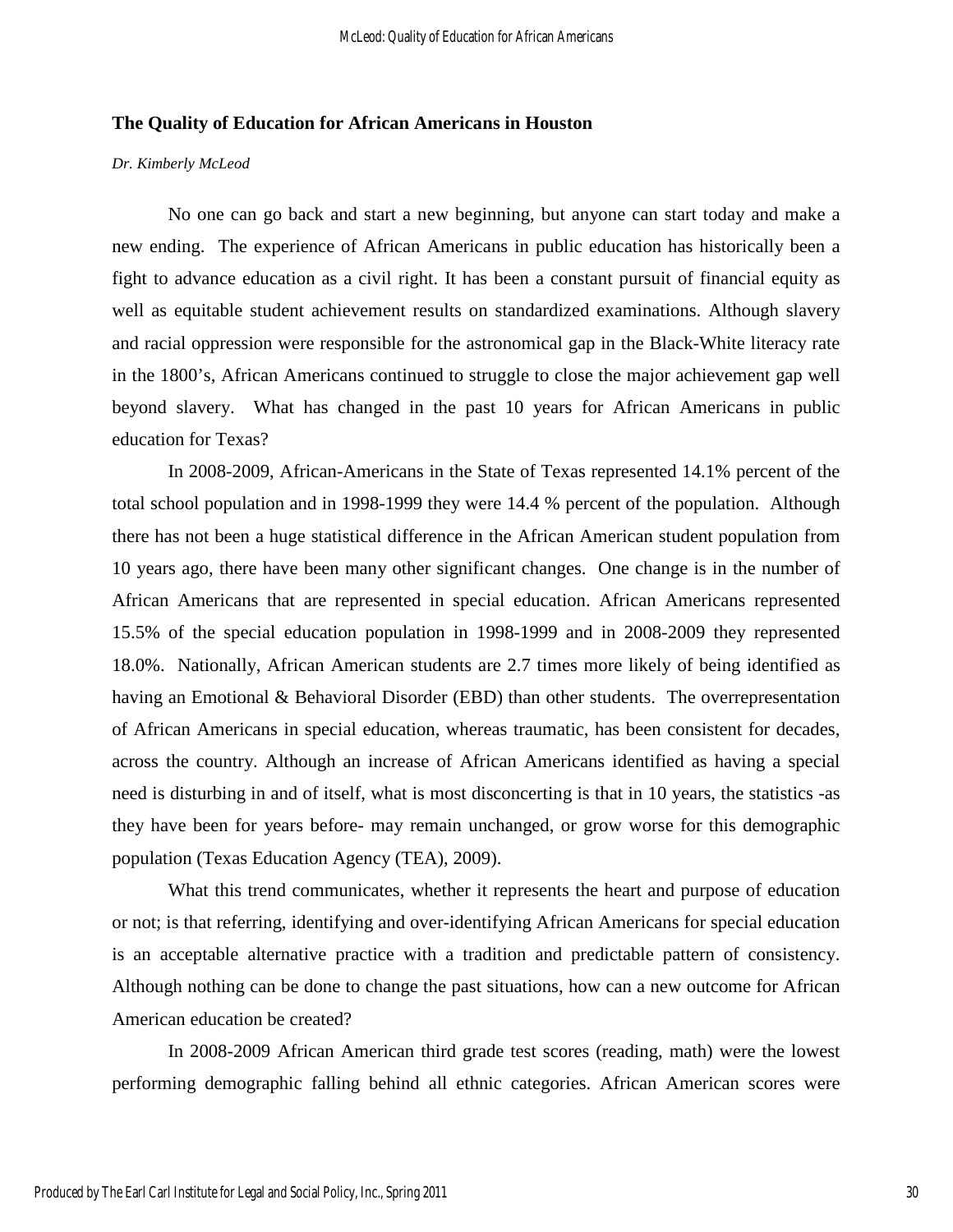lower than at risk populations, economically disadvantaged populations and special education populations. Ten years ago in 1998-1999 the scores reflected similar results. African Americans were the lowest performing demographic in every subset.

Underachievement cannot be explained by lack of attendance. According to the Academic Excellence Indicator System state performance report from the 2008-2009 reporting year, African Americans are attending Texas public schools at similar rates as other demographics. However, dropout rates are higher for African Americans than for any other ethnicity. Respectively, the dropout rates for African Americans is 16.1 percent, which is higher than the state average of 10.5 percent, Hispanic 14.4 percent, White 5.1 percent, Native American 8.4 percent and Asian 3.6%. Not only is this an increase over the past 10 years, it has more than doubled. It is triple the dropout rate as compared to whites. African Americans are attending schools at similar rates, yet performance scores, graduation scores and every other statistic represents mediocrity. Why are these students underachieving in the public school system?

Research clearly shows that the African American student experience is greatly impacted by issues surrounding race and poverty. Although poverty does not impact a student's ability to cognitively process content, the impact poverty has on schools, communities and families has a significant influence on academic outputs. Schools in high poverty areas experience more challenges in recruiting and retaining high quality teachers. In addition, many high poverty schools are grossly underfunded. A study conducted by the Education Trust indicated that 37 of 48 states provided less funding for school districts with the most ethnic minority students. Low funding can have a negative effect on educational quality. For example, high poverty districts have twice as many uncertified teachers and teachers teaching outside their fields, fewer or no textbooks, and a lack of many other resources in comparison to more affluent districts. Highpoverty schools, on average, employ teachers with less experience and fewer advanced degrees than low-poverty schools. This means that with more experienced, more educated, more expensive teachers gravitating toward more affluent schools, the district ends up spending more on teacher salaries in affluent schools than in impoverished ones.

Although the impact poverty has on schools is a formidable force to contend with, there is hope. African Americans that enroll in high-quality pre-kindergarten programs experience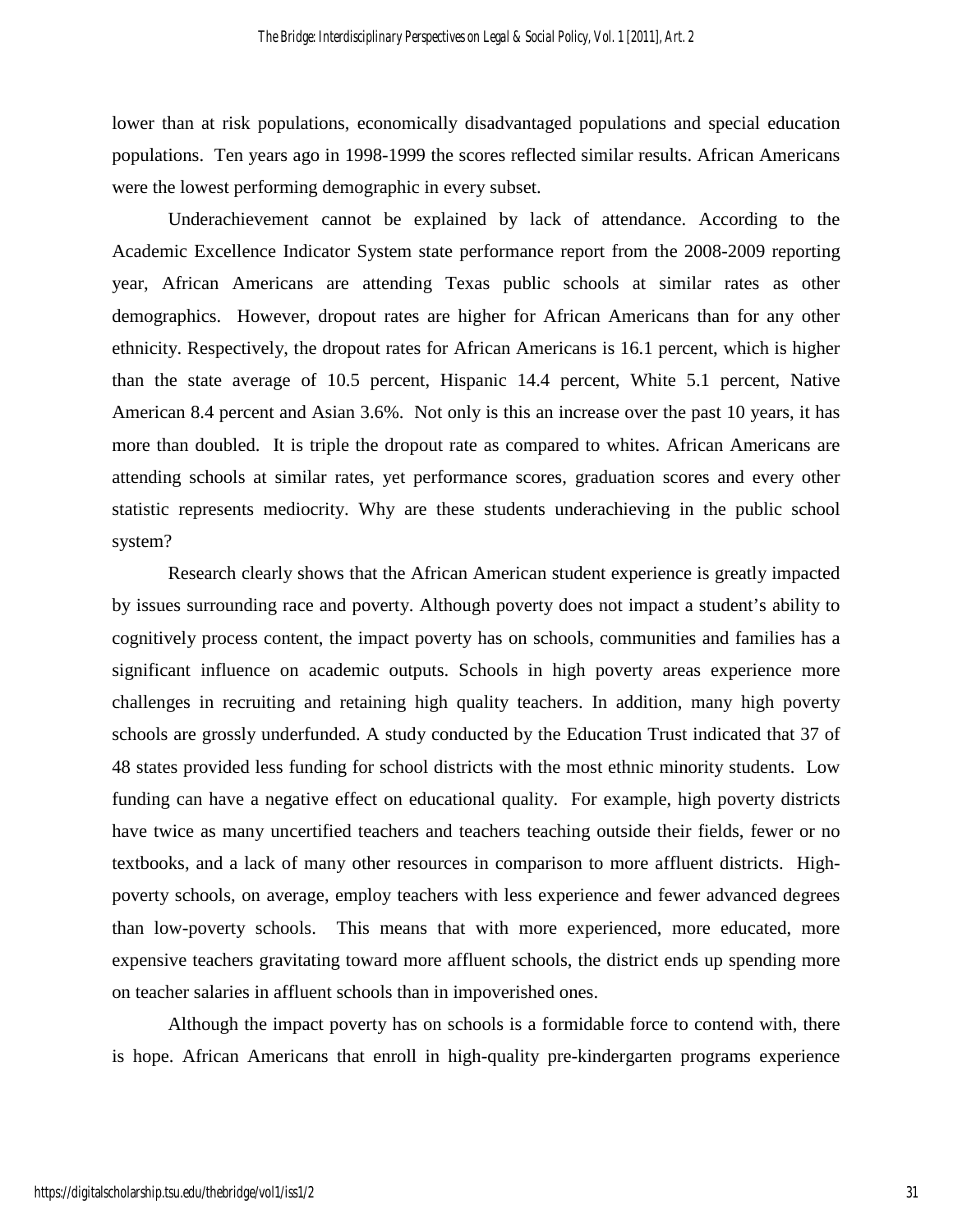long-term benefits such as higher rates of high school graduation and post-high school employment.

However impactful poverty is on African American education, race is also an influencing factor. According to the Washington Assessment of Student Learning data reveal that White and Asian students in poverty score higher than African American students not in poverty. Simply, for some African American students, inequitable academic learning experiences are solely based on the fact that they are African American. Woods and Achey noted that teachers at times have negative attitudes about and lower expectations of children from nonmainstream cultural and linguistic backgrounds. Ferguson's research corroborated this perception, showing that many teachers believe that African American students lack the intellectual capacity to function successfully in gifted programs. When capable black college students fail to perform as well as their white counterparts, the explanation often has less to do with preparation or ability than with the threat of stereotypes about their capacity to succeed.

Nationally, 32% of African American students, as compared to four percent of White students attend high poverty schools. Studies show that students in poverty are associated with low student achievement. According to Trusty, Niles and Carney (2005), once students grow accustomed to less challenging courses in elementary school, it is difficult for them to succeed in more rigorous coursework in middle and high school. African American students must be exposed to curricular materials that have rigor and relevance. The necessity of having a rigorous curriculum has been a focal point of educators for some time, having a rigorous curriculum is virtually pointless if an educator is not prepared to teach with rigor and enrich the learning experience with various teaching and learning modalities. In addition, the relationship teachers have with students is as equally important as the material they are teaching. Teachers, administrators and other leaders that genuinely and anxiously desire to close the achievement gap must be able to arrest cultural interferences that hinder student learning. They must foster improved relationships and increase expectations. In addition, they must know how to teach and teach with enough depth, rigor and relevance that they afford students the opportunity to master curricular material. Material based on abstract and concrete subjects, encounters and experiences in both a practical and testing environment.

From 1971 to 1996, the achievement gap narrowed considerably, yet African American students still lagged significantly behind their white peers. Even though the gap has narrowed in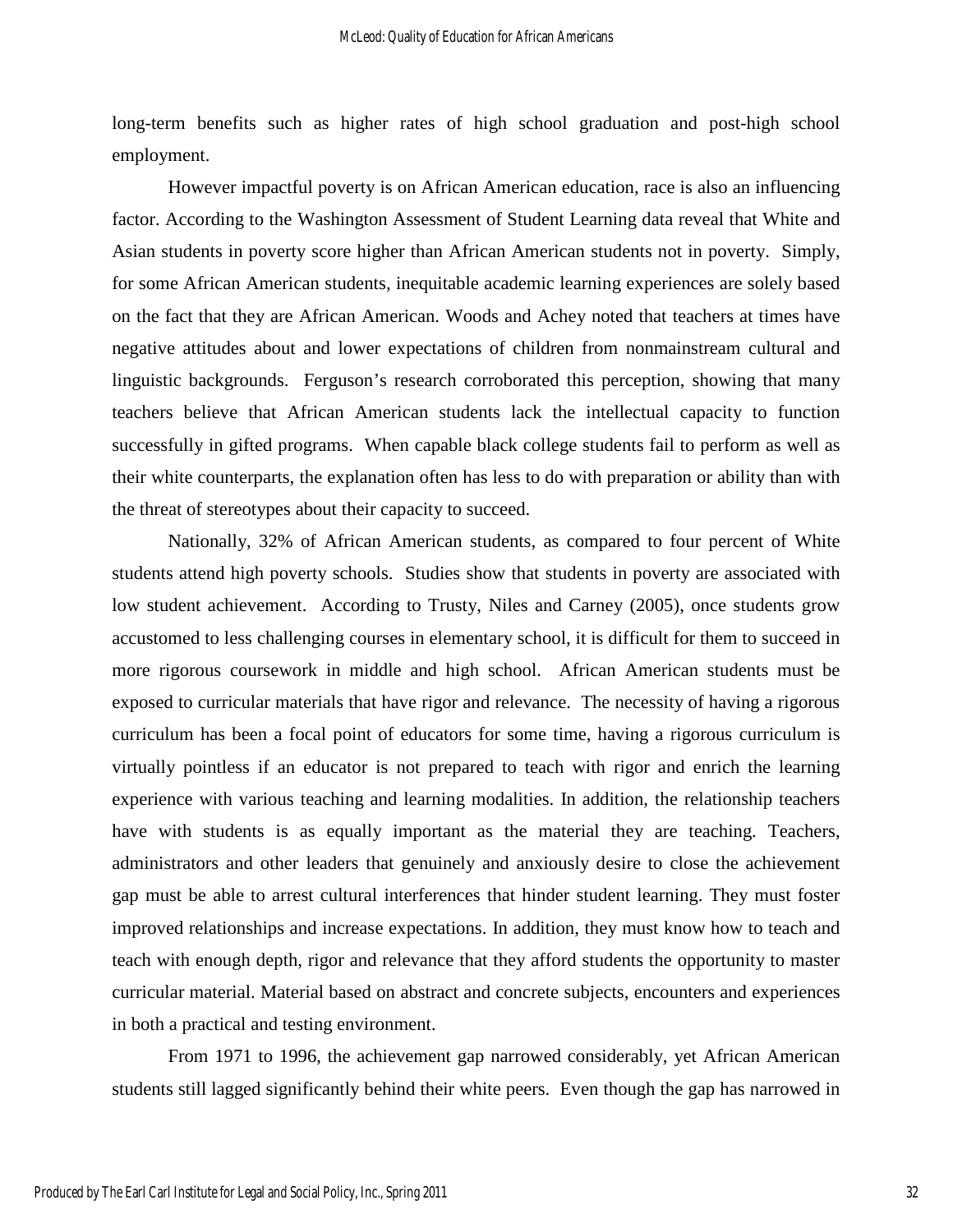recent years according to the 2002-2003 National Academy of Education Progress data, the reading skills of African American 17-year-olds were still found to be similar to those of white 13-year olds. African American students in Texas represent 57% of the total student population that meet federal poverty levels. Yet, there are enough schools scattered across the country in high poverty areas with concentrated numbers of African American learners that have evidenced that being poor or meeting federal poverty levels has nothing to do with one's ability to learn. African Americans in poverty are able to learn and demonstrate that learning in performance, so why does African American student performance in 1998-1999 look so much like 2008-2009?

According to Academic Excellence Indicator System, in 2010, only 8.1% of the total African American student population is in gifted and talented courses and the average African American student has an excellent opportunity of meeting qualifications to receive special education services. In addition, with only 70% of all African Americans, as compared to nearly 90% of white students, completing a high school program, the average African American student represents the highest demographic to drop out of high school. Those that graduate and enroll in college, have only a 40% chance of completing a college program. Not surprisingly, African Americans have the lowest college graduation rate of all ethnic groups.

We know that all children can learn. Educators have decades of pedagogy applicable to any kind of learner in any kind of situation. "We can whenever, and wherever we choose, successfully teach all children whose schooling is of interest to us. We already know more than we need to do this. Whether we do it must finally depend on how we about the fact that we haven't so far." So if educators know how to teach and children are capable of learning, African American learners are not failing standardized systems, standardized systems are failing them.

The data are clear: by every measure, from test scores to college attendance rates, African American students are less likely to get the education he or she needs to succeed in today's world. Recent research reveals that while African American and white one-year-olds are on average equal in their development, a gap appears by the age of three. The gap tends to grow as these children continue in school, unless they get more time, better teaching, and more resources to help them catch up. The effects of even a single ineffective teacher are enduring enough to be measurable at least four years later. Good teachers in subsequent grades boost achievement but not enough to compensate for the effects of an earlier ineffective teacher. African American learners that have two ineffective teachers in a row, almost never recover from this experience.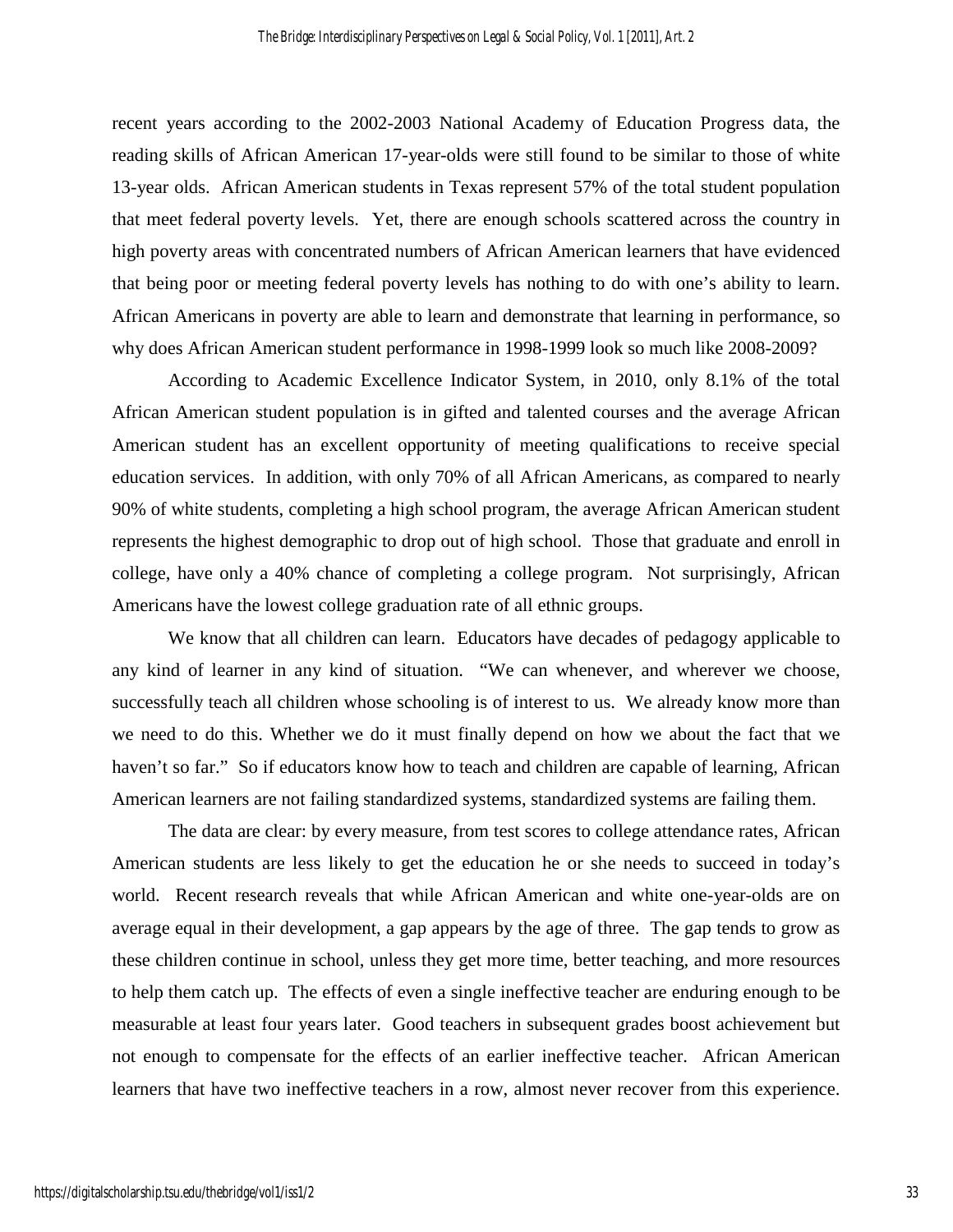Based on analysis of Dallas data, researchers warn that assigning low-performing students to a series of ineffective teachers is "educationally deadly."

Texas schools do exactly the opposite of what it takes to help low-income students catch up. Of the state's 50 largest school districts, 43 have the highest concentration of novice teachers in their poorest schools. Brand new teachers—those who are still learning the craft—are less likely to be effective in enabling their students to meet state standards than teachers with at least a few years of experience. Considering that the majority of African American learners are in poverty and that most students in poverty are attending schools in high poverty areas in concentrated numbers, assigning teachers without experience or the proper certification is a significant contributing force to African American academic underachievement.

In addition, the turnover rate in these schools presents confounding variables. According to the Education Trust in 2008, in 44 of the 50 largest school districts in Texas, teacher turnover in the highest poverty and highest minority schools is consistently higher than it is in more affluent schools and schools serving a majority of white students. Not only are African American learners subjected to inexperienced teachers, inequitable funding, high-teacher turnover rates and the multifarious influences poverty has on a learning community, these learners are being taught by teachers who are not certified to teach in areas of need. Specifically, those areas in which they are tested by standardized systems. In high schools with the highest enrollment of low-income students, 36.9% of teachers lack certification in the subjects they are teaching, more than twice the rate (16.1%) in the most affluent high schools. At both the middle and high school level, a small number of these teachers are certified in other fields, but most are fully certified in nothing.

Texas has been known to make exceptions to the rules when it comes to hiring individuals in the classrooms that have not met state requirements. Texas allows this with hopes that they will eventually receive full state certification. However, evidence shows that as many as 40 % of those individuals will not become fully certified. Teachers cannot teach what they do not know. Texas children are depending on school systems to provide them with adequate teachers that have a strong foundation on the particular subject matter being taught. This is a vital necessary step to obtain in order to improve student achievement levels.

In a 2002 study of Texas data, researchers determined that "having a high-quality teacher throughout elementary school can substantially offset or even eliminate the disadvantage of a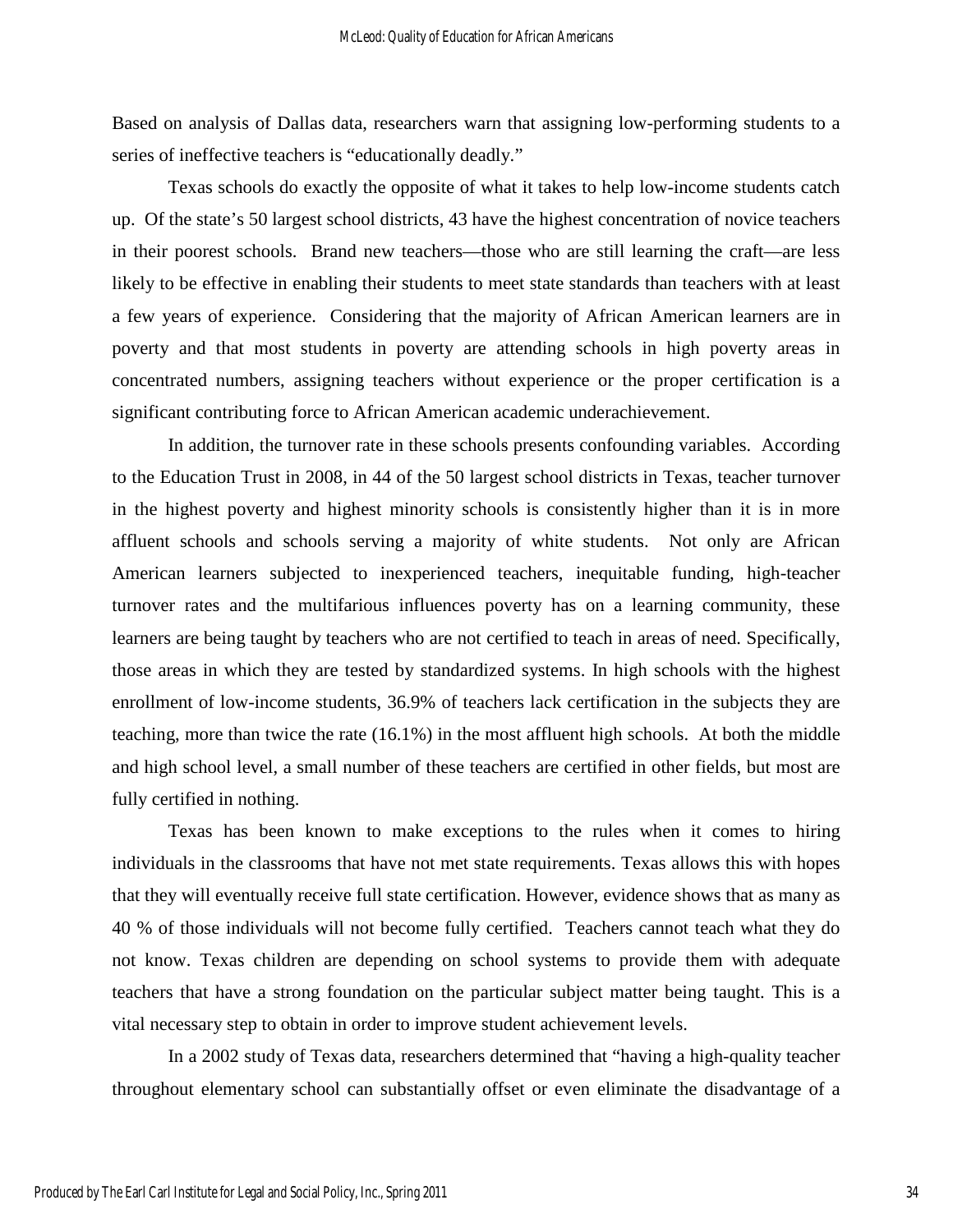low-socioeconomic background." A similar analysis of teacher and student data in Los Angeles concluded that "having a top quartile teacher rather than a bottom-quartile teacher four years in a row would be enough to close the black-white test score gap." Definitively, by assigning poor and minority students to stronger teachers, Texas schools could produce much better results, regardless of non-school factors that affect student success. This is particularly important for a state whose economic future literally depends on closing its achievement gaps.

Of dire concern in the education of African Americans is the plight of the African American male. African American males are more likely than any other ethnic group to be suspended from school. They are underrepresented in programs for the highly capable, overrepresented in special education programs and outperformed consistently by African American females. African American males are significantly overrepresented in unemployment numbers, in the juvenile justice system, and prison populations. At the center of necessary change in educating African Americans is the male.

In order to meet the depressing needs of African Americans in Houston and the greater community educators are needed that are prepared to work with and are well equipped to teach with the expectation of achieving high results. Schools need academic professionals working with the express intention of providing equitable academic outcomes for all students, in particular those of African American descent. In order to do this the Houston and greater community should begin to consider multiple alternatives.

New standards and assessments won't make much of a difference if they are not accompanied by a rigorous curriculum lined up with those standards. The curriculum must have rigor, must be relevant and teachers must be able to successfully deliver instructional content that achieves results. As academic rigor is a significant contributor to student achievement, teachers must also be culturally responsive and culturally attune to how their personal cultural landscape influences student achievement and student relationships.

As students matriculate through grades their deficits will accumulate, if nothing is done otherwise, leaving them further and further behind. Early intervention is vital. Early childhood programs and early academic experiences are crucial to student academic development. Houston needs to develop a system in which the strongest, most experienced, qualified and certified teachers are motivated to teach in schools with the highest needs specifically, schools that are in high poverty areas with high concentrations of African American students.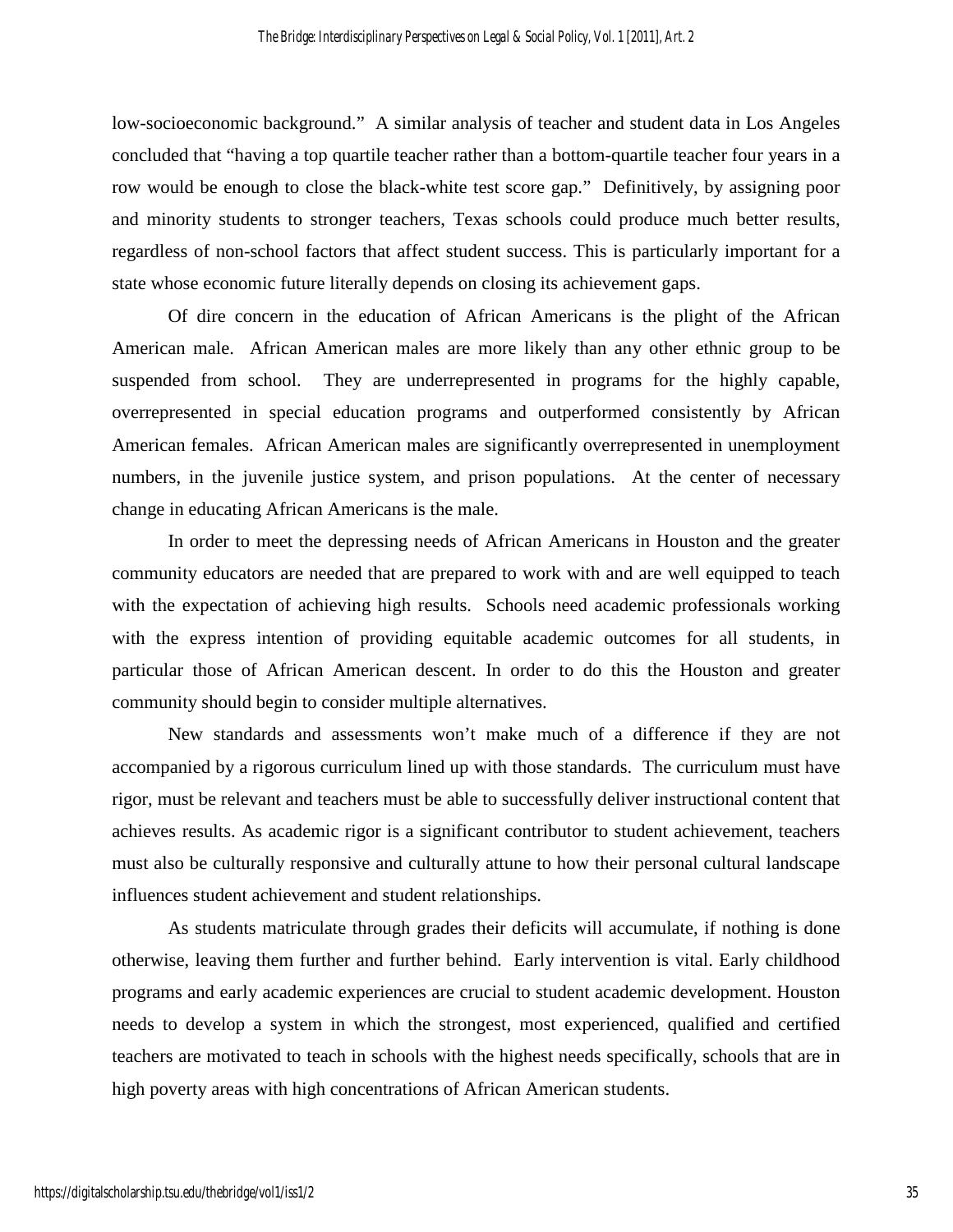Elucidate the hidden funding gap in Texas schools. Instead of narrowing the academic achievement gap, the education system is essentially widening it by providing insufficient funds to schools. Wilkins (2006) shows that school districts with the most minorities receive less state and local money than those districts with fewer minorities. However, when schools do receive the increase in funding they should be held accountable to produce results regarding student achievement. An increase in funding should correlate with an increase in achievement.

The African American experience in education in Texas is, as it was 10 years ago, remains to be an un-equitable experience for learners of African descent. The economic and social prosperity of the Houston and Texas communities are directly influenced with the current system's ability to produce successful learners who are able to advance academically and apply skill sets to the workforce and community. Creating a different ending for learners of African descent is possible, if effective changes are implemented today.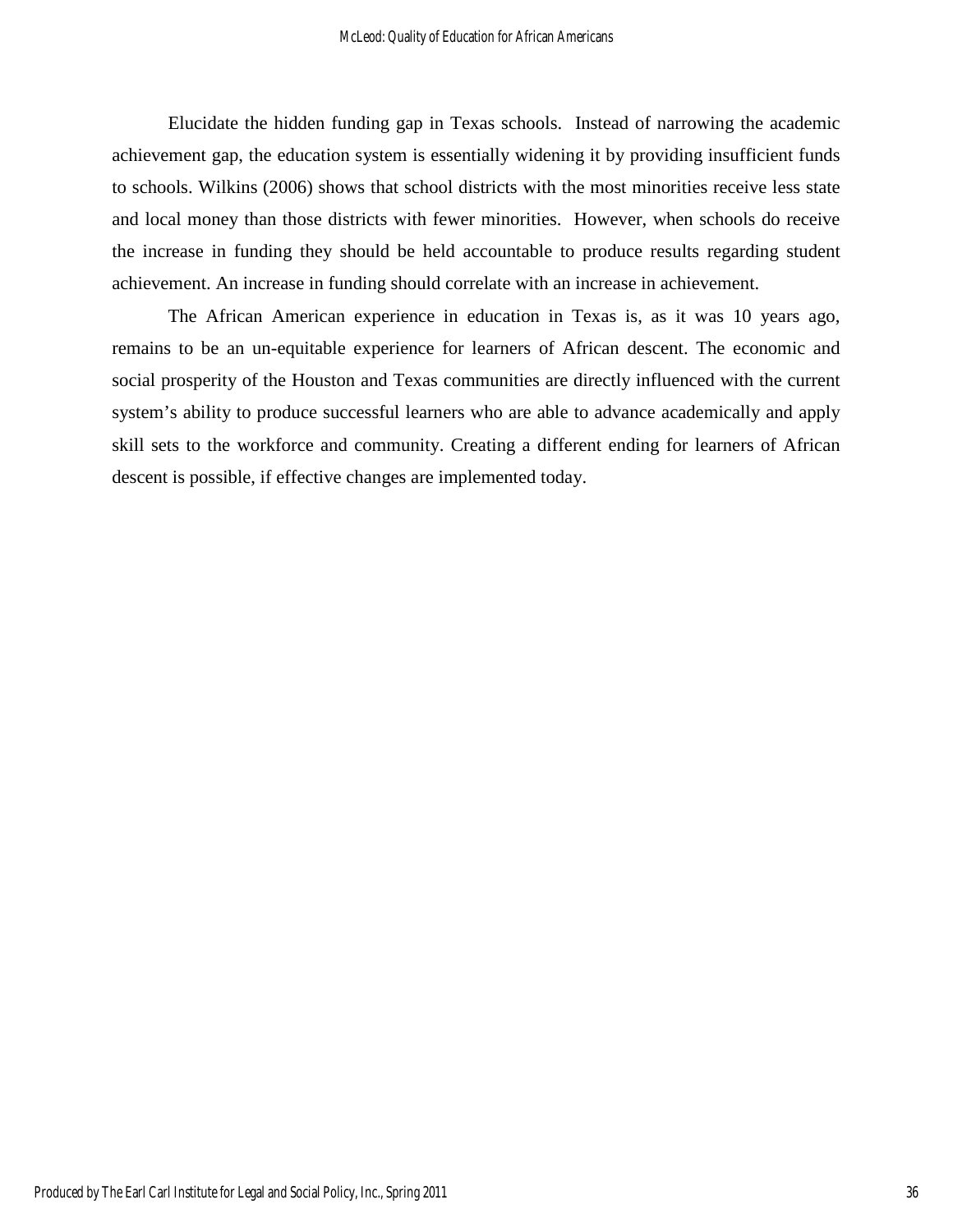### References:

"2009-10 Academic Excellence Indicator System" Texas Education Agency. Texas Education Agency, n.d. Web. 23 Nov 2010. [<http://ritter.tea.state.tx.us/perfreport/aeis/index.html>](http://ritter.tea.state.tx.us/perfreport/aeis/index.html).

African American Achievement in America (2003). Retrieved from [http://www.theadvocatesforhumanrights.org/sites/608a3887-dd53-4796-8904-](http://www.theadvocatesforhumanrights.org/sites/608a3887-dd53-4796-8904-997a0131ca54/uploads/AfAmer_Achivement_2.pdf) [997a0131ca54/uploads/AfAmer\\_Achivement\\_2.pdf.](http://www.theadvocatesforhumanrights.org/sites/608a3887-dd53-4796-8904-997a0131ca54/uploads/AfAmer_Achivement_2.pdf)

Edmonds, R., (1978). *Do They Know About the Children?* Hamwic Publishers: Al, UK. (p.32).

Ferguson, R. F. (1998). *Can schools narrow the black-white test score gap?* In C. Jencks and M. Phillips (Eds.). The black-white test score gap. Washington, DC: Brookings Institution Press.

Gordon, Kane & Staiger, 2006. [http://www.brookings.edu/views/Papers/200604hamilton\\_1.pdf](http://www.brookings.edu/views/Papers/200604hamilton_1.pdf)

Grissmer, D. W., Flanagan, S., & Williamson, A. (1998). "Why Did Black Test Scores Rise Rapidly in the 1970s and 1980s,: in *The Black-White Test Score Gap*, Christopher Jencks and Merideth Phillips, eds, Brookings Institute, Washington, D.C. [http://www.nlsbibliography.org/qtitle.php3?myrow%5B0%5D=4410.](http://www.nlsbibliography.org/qtitle.php3?myrow%5B0%5D=4410)

Hanushek, Eric A., Kain, John F., and Rivkin, Steven G. (2004, Spring). [Why Public Schools Lose](http://edpro.stanford.edu/Hanushek/admin/pages/files/uploads/lose%20teachers.jhr.pdf)  [Teachers.](http://edpro.stanford.edu/Hanushek/admin/pages/files/uploads/lose%20teachers.jhr.pdf) *Journal of Human Resources*. 39(2), 326-354.

Hanushek, Eric A., Kain, John F., and Rivkin, Steven G. (2004, August). Disruption versus Tiebout Improvement: [The Costs and Benefits of Switching Schools.](http://edpro.stanford.edu/Hanushek/admin/pages/files/uploads/tiebout.jpube.pdf) *Journal of Public Economics*. 88(9), 1721-1746.

Hanushek, Eric A., Kain, John F., and Rivkin, Steven G. (2004, Winter). [The Revolving Door.](http://edpro.stanford.edu/Hanushek/admin/pages/files/uploads/revolving%20door.education%20next.pdf) *Education Next*, 4(1), 77-82. [Reprinted in: William J. Fowler, Jr. (Ed.), *Developments in School Finance: 2003* (pp. 7-15). Washington, DC: National Center for Education Statistics, 2004).

Hanushek, Eric A., Kain, John F., and Rivkin, Steven G. (2005, March). [Teachers, Schools, and](http://edpro.stanford.edu/Hanushek/admin/pages/files/uploads/teachers.econometrica.pdf)  [Academic Achievement,](http://edpro.stanford.edu/Hanushek/admin/pages/files/uploads/teachers.econometrica.pdf) *Econometrica*, 73(2), 417-458.

Ladd, H. (2009). The Education Trust. Retrieved from [http://www.edtrust.org/.](http://www.edtrust.org/)

National Assessment for Educational Progress 2002-03 Washington DC. <http://nces.ed.gov/nationsreportcard/>

National Center for Educational Statistics, (2005). Washington, D.C. Retrieved from [http://nces.ed.gov/.](http://nces.ed.gov/)

Planty, M., Hussar, W., Snyder, T., & Provasnik, S. (2008). The Condition of Education: Institute of Education Sciences. Retrieved from [http://nces.ed.gov/pubs2010/2010028.pdf.](http://nces.ed.gov/pubs2010/2010028.pdf)

Rice, K. J. (2010). The impact of teacher experience: Examining the evidence and policy implications. *The Urban Institute,* 1-8. *Also located [http://www.urban.org/UploadedPDF/1001455-impact-teacher-experience.pdf.](http://www.urban.org/UploadedPDF/1001455-impact-teacher-experience.pdf)* 

Sanborn, R., Kimball, M., Solak, J., & Zarzuelo, D. (Ed.). *Growing up in Houston 2008-2010: Assessing the quality of life of our children.* Houston, TX: Children at Risk. Retrieved from [http://www.childrenatrisk.org/.](http://www.childrenatrisk.org/) 

Skiba, J. R., Michael, S. R., Nardo, A., and Peterson, R. L. (2000). The color of discipline: Sources of racial and gender disproportionality in school punishment. *The Urban Review,* 34(4), 317-342. <http://www.indiana.edu/~equity/docs/ColorofDiscipline2002.pdf>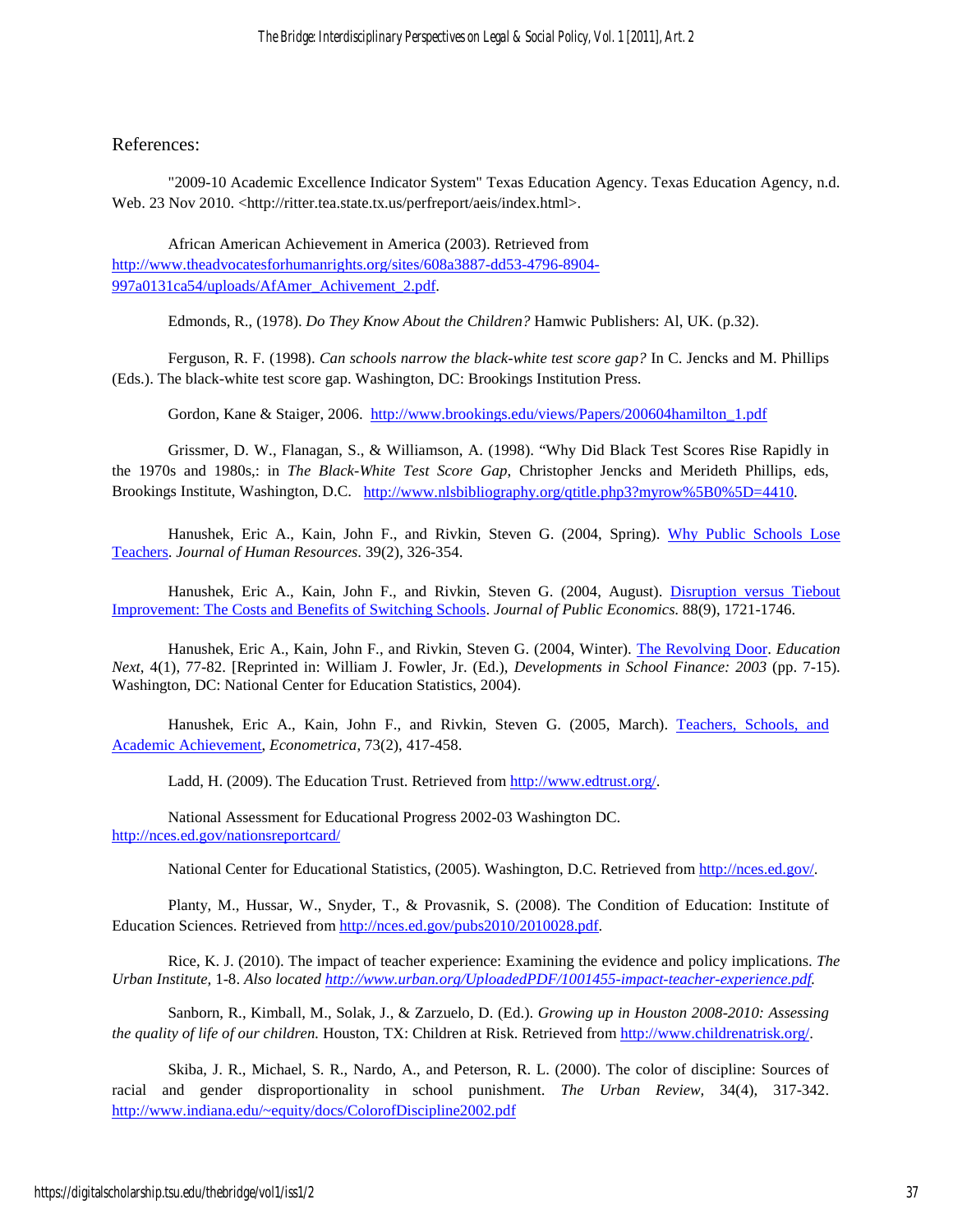Steele, C. M. & Aronson, J. (1995). Stereotype threat and the intellectual test performance of African Americans. *Journal of Personality and Social Psychology, 69,* 797-811. *Also located at [http://psy2.ucsd.edu/~dhuber/steele%20and%20aronson.pdf.](http://psy2.ucsd.edu/~dhuber/steele%20and%20aronson.pdf)*

Steele, C (2003). "Stereotype Threat and African American Student Achievement," in Thersa Perry, Claude Steele, and Asa Hilliard III. *Young Gifted and Black: Promoting High Achievement Among African American Students.* Boston: Beacon Press.

Steele, C. M. & Aronson, J. (1995). Stereotype threat and the intellectual test performance of African Americans. *Journal of Personal and Social Psychology*, 69, 797-811; Steele, C (2003). "Stereotype Threat and African American Student Achievement," in Thersa Perry, Claude Steele, and Asa Hilliard III. *Young Gifted and Black: Promoting High Achievement Among African American Students.* Boston: Beacon Press. Also see <http://www.ncbi.nlm.nih.gov/pubmed/7473032> and [http://search.barnesandnoble.com/Young-Gifted-and-](http://search.barnesandnoble.com/Young-Gifted-and-Black/Theresa-Perry/e/9780807031056)[Black/Theresa-Perry/e/9780807031056](http://search.barnesandnoble.com/Young-Gifted-and-Black/Theresa-Perry/e/9780807031056)

The Education Trust: Yes we can: Telling truths and dispelling myths about race and education in America. The Education Trust: available at <http://www.edtrust.org/sites/edtrust.org/files/publications/files/YesWeCan.pdf> and see. Sadowski, M. (2006). The school readiness gap. Harvard Education Letter, Vol. 22, Number 4

Their Fair Share (2008). How Texas-Sized Gaps in Teacher Quality Shortchange Poor and Minority Students. *The Education Trust,* 1-16. Retrieved from <http://www.edtrust.org/sites/edtrust.org/files/publications/files/TXTheirFairShare.pdf>

Thompson, C.L. & O'Quinn, S.D., III. (2001). *Eliminating the black-white achievement gap: A summary of research*. Chapel Hill, NC: North Carolina Education Research Council. (ED 457 250)

Trusty, J., Niles, S. G., and Carney, J. V. (2005). Education-career planning and middle school counselors. *Professional School Counseling,* 9(2), 136-143. <http://www.schoolcounselor.org/files/9-2-136%20Trusty.pdf>

Washington Assessment of Student Learning. (2008). A plan to close the achievement gap for African American students: African American achievement gap report. Office of Superintendent of Public Instruction, Olympia, WA. Also located [http://www.k12.wa.us/CISL/pubdocs/AfrAmer%20AchGap%20Rpt%20FINAL.pdf.](http://www.k12.wa.us/CISL/pubdocs/AfrAmer%20AchGap%20Rpt%20FINAL.pdf)

Wilkins, A. (2006). Yes we can: Telling truths and dispelling myths about race and education in American. Retrieved from [http://www.edtrust.org/sites/edtrust.org/files/publications/files/YesWeCan.pdf.](http://www.edtrust.org/sites/edtrust.org/files/publications/files/YesWeCan.pdf)

Woods, J. B., and Achey, V. H. (1990). Successful identification of gifted racial/ethnic group students without changing classification. *Academic Journal 13* (1) 21-27. Can be downloaded at [http://www.informaworld.com/smpp/content~content=a918736849&db=all.](http://www.informaworld.com/smpp/content~content=a918736849&db=all)